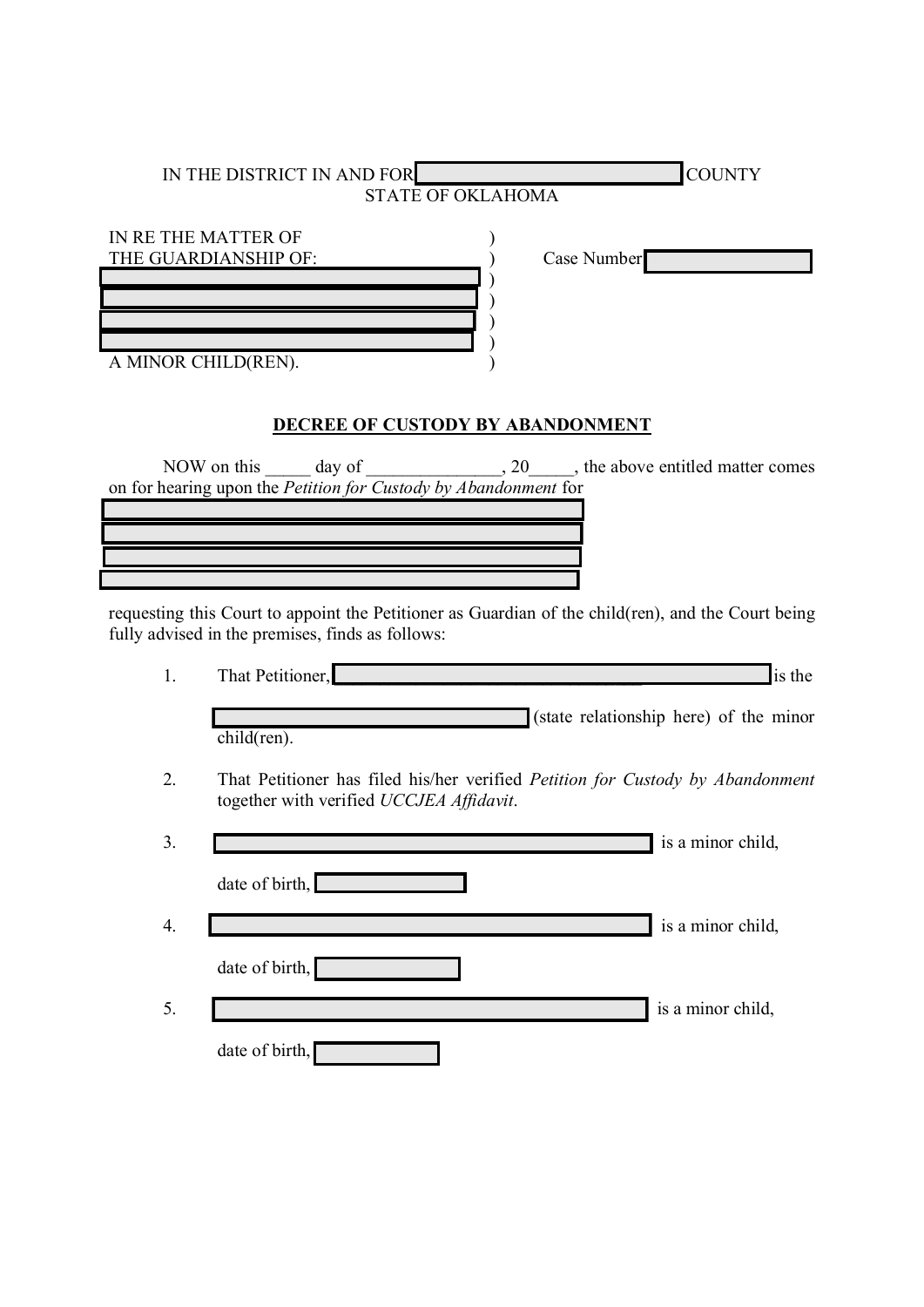| $\mathbf{0}$ |                | is a minor child, |
|--------------|----------------|-------------------|
|              | date of birth, |                   |

- 7. That it is necessary that the minor child(ren) be appointed a General Guardian to meet their physical and emotional needs.
- 8. That it appears to the Court that is an appropriate person to assume the authority to act in the circumstances.

IT IS THEREFORE ORDERED, ADJUDGED, AND DECREED by the Court that is hereby appointed as General Guardian of the person and Estate of the above named child(ren).

IT IS FURTHER ORDERED, ADJUDGED, AND DECREED by the Court that  $\blacksquare$ , shall have the authority to consent to medical services and shall be indemnified from personal liability for medical services provided to the child(ren).

IT IS FURTHER ORDERED, ADJUDGED, AND DECREED by the Court that \_\_\_\_\_\_\_\_\_\_\_\_\_\_\_\_\_\_\_\_\_\_\_\_\_\_\_\_\_\_\_\_\_\_\_\_\_\_\_\_\_\_\_\_, as General Guardian of the person of the above named children, shall have the following power and authority regarding the person the above named children:

a) and  $\Box$  and  $\Box$  and  $\Box$  and  $\Box$  and  $\Box$  and  $\Box$  and  $\Box$  and  $\Box$  are sole authority to provide for the care, custody, and control of said child, including but not limited to, the authority to make inquiry, discuss, and obtain any and all information regarding the above named children's current physical, medical, and psychological condition, and to receive information from any of the above named children's current or past medical providers;

b)  $\Box$ consent to any and all routine or necessary medical care on behalf of the above named children;

 IT IS FURTHER ORDERED, ADJUDGED, AND DECREED, that the Father shall pay child support to the Guardian in the amount of \$ \, in accordance with the child support computation attached hereto.

 IT IS FURTHER ORDERED, ADJUDGED, AND DECREED, that the Mother shall pay child support to the Guardian in the amount of \$\_\_\_\_\_\_\_\_\_\_\_\_, in accordance with the child support computation attached hereto.

|                                                     |  | IT IS THE FURTHER ORDER OF THIS COURT that hearing upon said General                                                               |  |
|-----------------------------------------------------|--|------------------------------------------------------------------------------------------------------------------------------------|--|
| Guardianship is hereby set for review on the day of |  | $\overline{\phantom{a}}$ , and the contract of the contract of the contract of $\overline{\phantom{a}}$ , $\overline{\phantom{a}}$ |  |
| 20 at the hour of o'clock .m.                       |  |                                                                                                                                    |  |